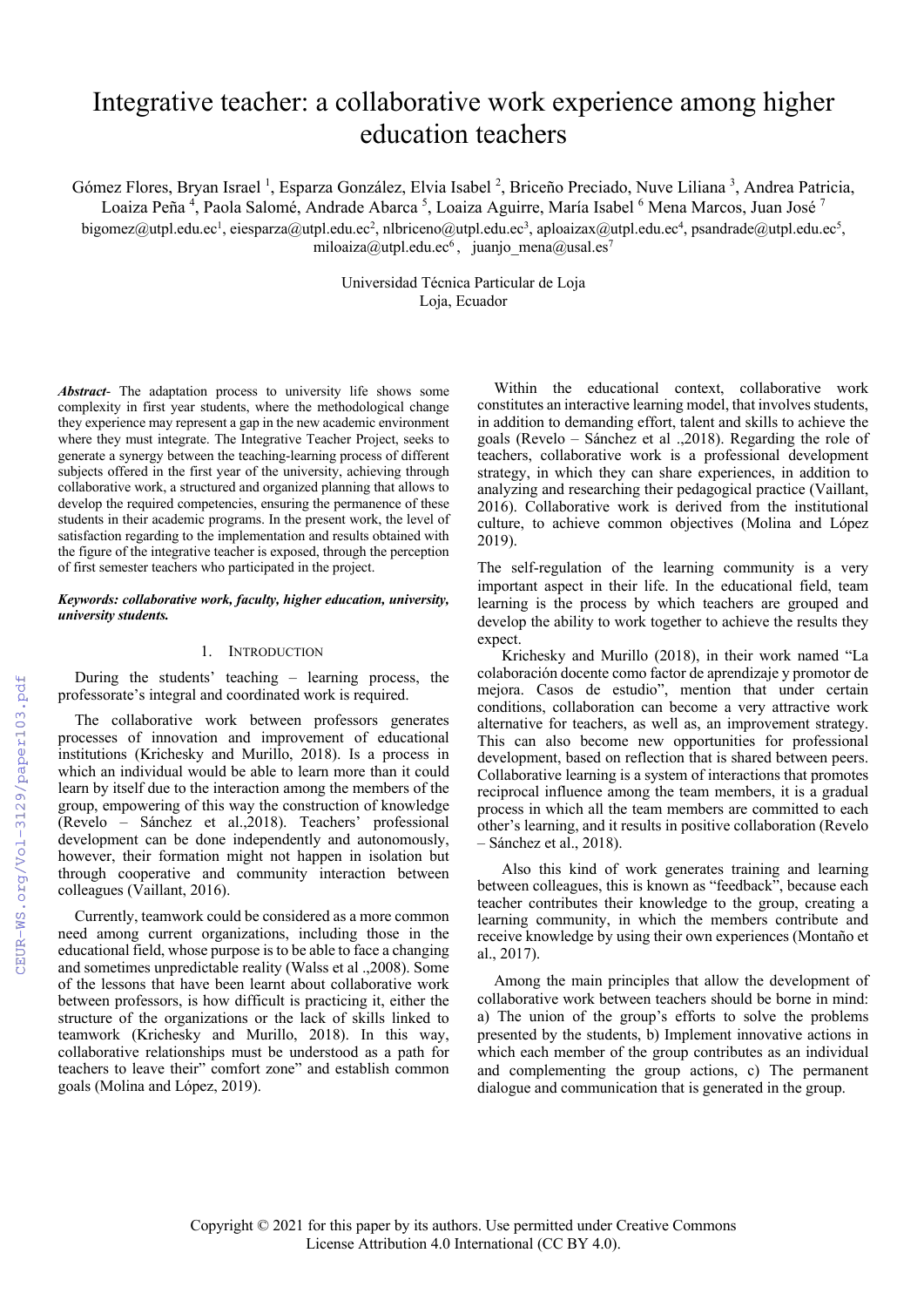The purpose of collaborative work is to help, stimulate and motivate the participation of each member of the community, ensuring professional and personal growth, which contributes to the development of the entire team. Collaborative work is a process of social construction, in which each individual learns more than it would learn on its own, due to interactivity with other members of the group (Navarro & López, 2017).

## 2. CONTEXT

A new student's success or failure to the higher education studies, has two distinct and related variants, on the one hand, there are the studies, which undoubtedly are complemented with the integration into university life, and closely linked with the student's personal development; For this, it is essential that universities take an active attitude towards the arrival of new students, by answering questions like: ¿what must be the institutional position regarding the new students?,  $\zeta$  how do they consider them?, ¿what predisposition do they receive them with?, ¿how do they guide them?, ¿how do they engage with them?; with responses as diverse as today's students' interests, who are different in expectations, origin and in their implication ( Michavila Pitarch, 2015).

Faced with this situation, the present research describes the practices assumed by a Latin American university with a broad academic trajectory, it has given prominence to the implementation of participatory and collaborative educational methodologies between teachers, to support the new students' adaptation process. The integrative teaching project is based on the constitution of teacher teams, which share the common objective of improving the new students' integration, through planning and coordination, based on collaborative work.

 Within the framework of this project, the creation of teacher's integrative role, has the purpose of promoting collaborative work and integrate the planning that do the teachers of the first cycle of the career, with the objective that all the subjects which are offered in this cycle have a structured, organized planning that develops the required competencies.

This experience has been contextualized in Ecuador, a country where the university system has undergone a great transformation in recent years, focusing on the experience perceived by a group of teachers who have new students in the face-to-face modality in different disciplinary areas, during the 2020 – 2021 academic year, with the objective of knowing their perception of the project results, as a means to assess its operation.

#### 3. DESCRIPTION

Professors from the first cycles of all careers of the Universidad Técnica Particular de Loja, face to face modality, participated in this project during the academic year 2020-2021.

The project is based on the functions that have been entrusted to the integrative teacher, which consist of: 1) create a working group with all first cycle teachers and promote interdisciplinary and team work; 2) Coordinate the integrated planning of contents and number of activities proposed in all the subjects teaching plan that are taught in the first cycle of the university career; 3) Ensure the permanence of firs cycle students in the career and in the university; 4) Work in a coordinated way with new students' student mentors, in order to solve the difficulties detected in the students.

The tasks done during the development of the project, followed this order: 1) Monitoring the integrative teacher's fulfillment activities; 2) Design a questionnaire to evaluate the achievements obtained as a result of applying the project; 3) Application: computerization of the online questionnaire, which was uploaded to the survey tool; 4) Statistical data analysis; and 5) Final report and improvement proposals.

The selected research methodology was non-descriptive and not experimental, because neither the object of study is not changed nor the variables are directly intervened, only the measurements are registered (Kerlinger and Lee, 2002). The survey study was chosen, based on a qualitative data collection instrument, and the online survey format was used.

The questioning was organized into three content units: (1) General information (gender, years of experience and degree); (2) Integrative Teacher's development; (3) Teaching project general assessment.

#### Sample

The present study is based on a first cycle teacher's population, of all face to face careers at UTPL during the year 2020-2021.

A non-probabilistic sample of 138 teachers from 29 careers was used, where the participants voluntarily responded to the questionnaire.

 The variables for the present study were defined based on the functions established within the project, for which a 15-item questionnaire was made with a five-degree Likert scale associated with values of: (1) Unsatisfactory; (2) Unsatisfying; (3) Regular; (4) Satisfactory; (5) Very satisfying.

#### 4. RESULTS

#### 4.1 General data

The results show equity regarding the gender of the teachers who participated in the satisfaction survey, it registered 48% of women and 51,69% of male gender.

 Regarding the experience within university teaching, there is a greater concentration of teachers with more than 10 years of experience, they represent 41,58% of the participants in the survey, followed by 24,75% with 3 to 6 years of experience, finally, 17,82% and 15,84% are teachers from 0 to 2 years and 7 to 6 years of experience respectively.

Graph 1 shows how the participation of teachers in the satisfaction survey is composed by areas, where the result is influenced by the number of careers they are composed. In this way, the Biological and Biomedical area reflects a greater participation with 38,54%and the Administrative area registers the lowest participation with 13,54%.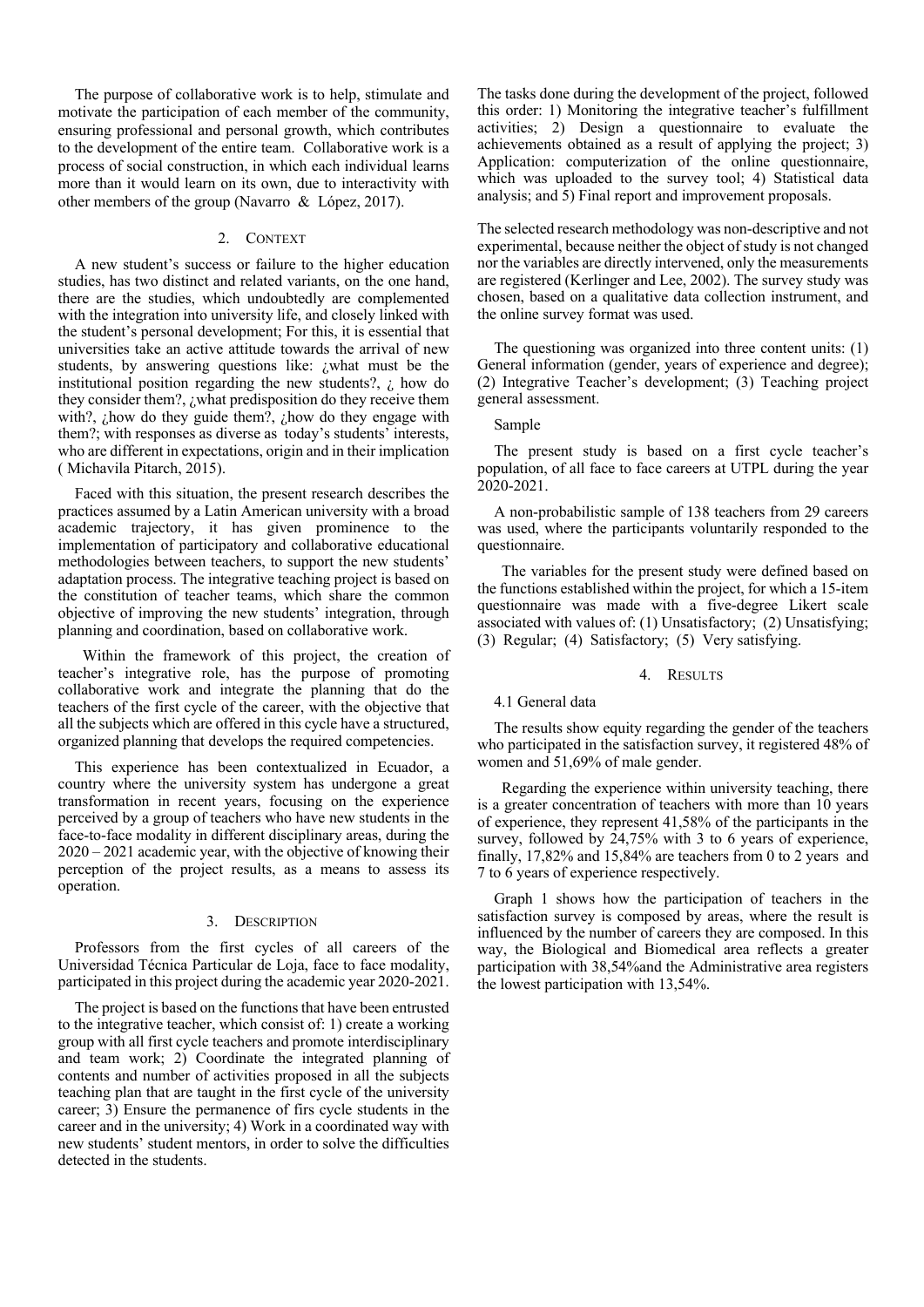

**Graph 1.** Teachers who participated in the survey, by area and career.

#### 4.2 Integrating Teacher development

Graph 2. The perception of the teachers who participated in the satisfaction survey, in regard to promoting a participative and confidence environment to express proposals that promote the effective work within the project, as well as, compliance with the meetings planned to follow up on the activities proposed within it, they are valued in a more than 60% percentage as very satisfactory, at the same time, there are no ratings classified on the scale neither unsatisfactory nor unsatisfying.



**Graph 2.** Assessment of participatory environment and monitoring of activities.

Graph 3. The assessment obtained by the integrative teacher's figure is shown, in activities related to: (a) Form an interdisciplinary group and promote teamwork with all firstcycle teachers of the degree and (b) Propel the participation of the teachers' group, by promoting activities to improve the learning level of first cycle students. In these activities no dissatisfaction is identified in the participating teachers and, tha values classified on the unsatisfactory scale is relatively low, and the highest percentage is distributed between very satisfactory and satisfactory, and 90% of the participants fall into these two ranges.



**Graph 3.** Activities a & b valuation.

Graph 4. This graph represents the assessment obtained regarding activities such as: © Coordinate the integrated planning of contents and number of activities proposed in the teaching plan of all activities taught in the first cycle and (d) Promote the integration of the teachers group in the review of the time dedicated to the activities proposed in the teaching plan, avoiding work overload. In both activities, the perception is quite acceptable, since about 90% of the evaluation is distributed between satisfactory and satisfactory, furthermore, no dissatisfaction is observed on the part of any of the participants and there is a low percentage of unsatisfying.



**Graph 4.** Activities c & d valuation*.*

Graph 5. The assessment obtained in the activity: (e) Interchange of ideas for the management and resolution of problems raised in firs cycle students in order to ensure their permanence in the career, mostly concentrated between very satisfactory and satisfactory at 61,5% and 30% respectively, completing between these two assessments 91,8% of teachers.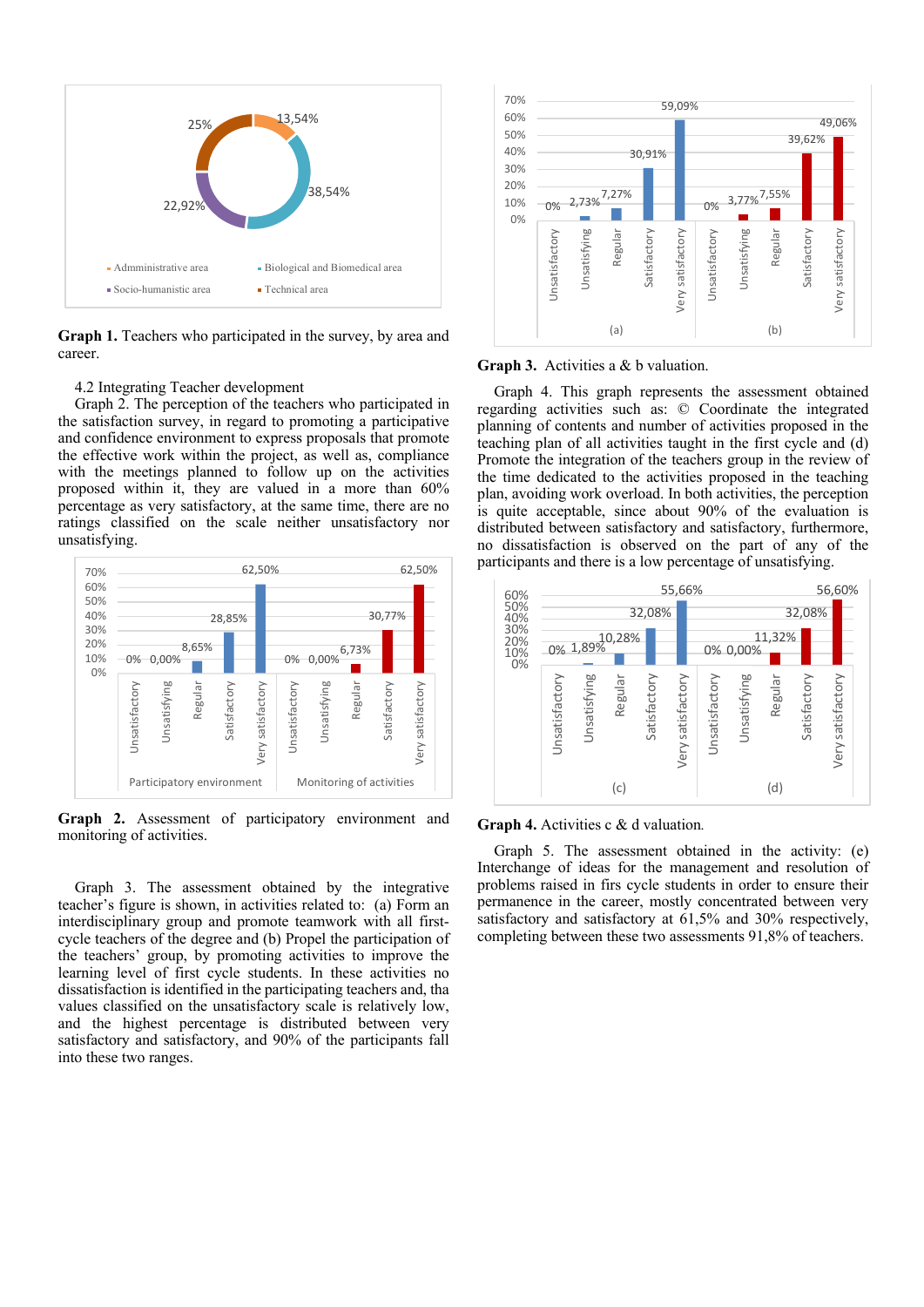

**Graph 5***.* Activity "e" valuation

Graph 6. The teachers who participated in the survey perceive positively the work done by the integrative teacher, where 66,35% of them, consider it very satisfactory and, 26,92% as satisfactory, these two perceptions being the ones with the highest concentration of responses, furthermore it is important to mention that, within the assessment, a level of dissatisfaction on the part of the participants is no identified.



**Graph 6**. Perception of the work done by the integrative teacher

Graph 7. Finally, the general assessment of first cycle teachers, regarding the results obtained with the implementation of the "Integrative Teacher" project shows that a percentage equivalent to 51,96% consider it has been very satisfactory, achieving between this assessment, and the satisfactory assessment, a positive perception of at least 90% of the teachers involved.



**Graph 7**. *Perception about results obtained.*

# 5. CONCLUSIONS

Under the project proposal, it is evident that horizontal collaborative work between teachers assigned to first-year subjects shows very satisfactory levels in terms of establishing a participatory environment and giving way to the monitoring of planning activities, which shows the effectiveness of the project, being the most noteworthy to promote teamwork directed to establish strategies to improve the new students learning.

Facing the new students' permanence at university, the teachers' collaborative work has successfully influenced it, solving the problems presented due to the transition from high school to university.

Having a leader such as the integrative teacher who coordinates the activities planned by first-year teachers, have helped the development of the curricular projects of each career, guaranteeing an integration and balance between the distribution of activities.

Undoubtedly, this experience can be transferable to other university contexts, in which the objective besides to reinforce the new students insertion processes, can be oriented to strengthening the teaching-learning process at other levels through vertical interdisciplinary work.

The timely follow-up of the proposed activities within the project, as well as the results assessment obtained, are practices that should prevail in programs with similar characteristics in order to achieve the proposed objectives and promote continuous improvement.

## **REFERENCES**

- Kerlinger, F. & Lee, H. (2002). Investigación del comportamiento (1ra Ed.). México: McGraw-Hill Interamericana.
- Krichesky, G. J., & Murillo, F. J. (2018). La colaboración docente como factor de aprendizaje y promotor de mejora. Un estudio de casos. *Educación XX1*, *21*(1), 135-155.
- Michavila Pitarch, F. (2015). La acogida de los nuevos<br>estudiantes REDU. Revista de Docencia estudiantes. *REDU*. Revista de *Universitaria*, *13*(2), 37. https://doi.org/10.4995/redu.2015.5437
- Molina, C. A., & López, F. S. (2019). Trabajo colaborativo docente: nuevas perspectivas para el desarrollo docente. *Psicología Escolar e Educacional*, *23*.
- Montaño, M. J. N., Martínez, A. L., & de la Torre, M. E. H. (2017). El trabajo colaborativo en red impulsor del desarrollo profesional del profesorado. Revista Brasileira de Educacao, 22(70), 651-667. https://doi.org/10.1590/S1413-24782017227033
- Navarro Montaño, María & López Martínez, Antonia & Hernández de la Torre, Elena. (2017). El trabajo colaborativo en red impulsor del desarrollo profesional del profesorado. Revista Brasileira de Educação. 22. 651- 667. 10.1590/s1413-24782017227033.
- Revelo-Sánchez, O., Collazos-Ordóñez, C. A., & Jiménez-Toledo, J. A. (2018). El trabajo colaborativo como estrategia didáctica para la enseñanza/aprendizaje de la programación: una revisión sistemática de literatura. *TecnoLógicas*, *21*(41), 115-134.